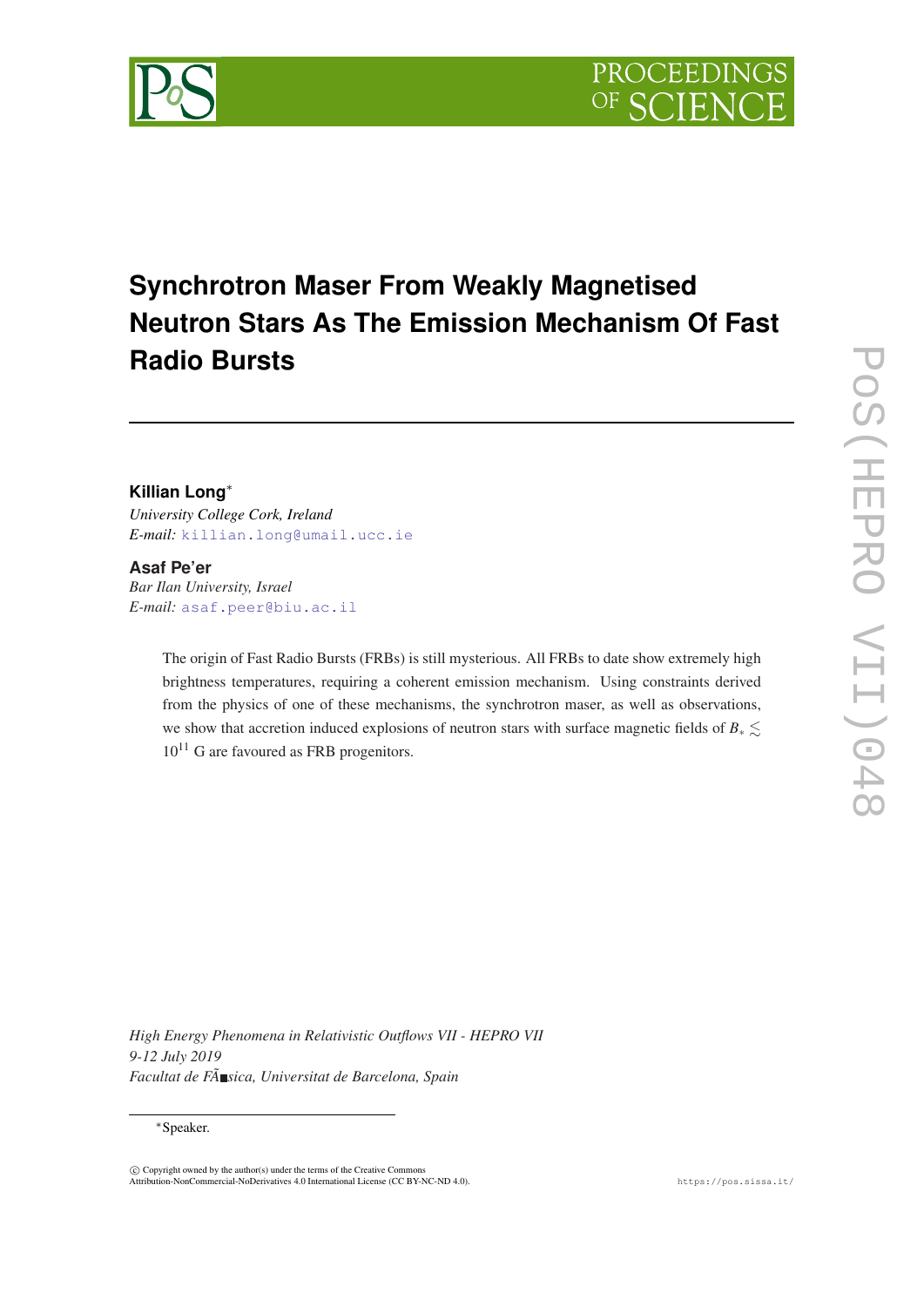#### 1. Introduction

Fast Radio Bursts (FRBs) are bright radio transients of millisecond duration. A total of 98 FRBs have been published to date  $(1)^{1}$ . They have typical fluxes of  $\sim 1$  Jy and are distinguished by their large dispersion measures (DM). These are in the range 176 pc cm<sup>-3</sup> to 2596 pc cm<sup>-3</sup>, an order of magnitude greater than values expected from Milky Way electrons (1; 2), suggesting an extragalactic origin for FRBs.

Of the 98 FRBs to date, 11 have been observed to repeat. The localisation of the first repeater, FRB 121102 (3) allowed a persistent counterpart and host galaxy to be identified at a redshift of  $z = 0.193$ , equivalent to a luminosity distance of  $d<sub>L</sub> = 972$  Mpc (4; 5; 6). This, as well as further localisations (7; 8; 9) provide a strong case for the extragalactic origin of FRBs.

The nature of FRB progenitors is still unknown. The small scale and large energies involved has led most models to consider compact objects such as neutron stars playing crucial roles in the production of FRBs. The numerous proposed models fall into two classes, cataclysmic and non-cataclysmic. Cataclysmic models include binary neutron star mergers (e.g. 10), white dwarf mergers (11) and neutron star-black hole mergers (12). Non-cataclysmic models include giant pulses from extragalactic pulsars and young neutron stars (e.g. 13; 14) and flares from soft gamma repeaters (SGRs) (e.g. 15; 16).

Despite the large degree of uncertainty regarding the nature of the progenitor, there is a consensus on the need for a coherent emission process. This follows from the extremely high brightness temperatures of up to  $T_b \sim 10^{37}$  K (17). As we show here, this requirement holds the key to understanding the nature of the progenitor. Analysing the conditions required to produce the necessary coherent emission allows us to place strong constraints on possible FRB progenitors.

We find that the conditions found in the environments of neutron stars with surface magnetic fields of  $B_* \lesssim 10^{11}$  G are similar to those required for a coherent emission mechanism, the synchrotron maser, to produce a FRB. Furthermore, the proportion of neutron stars with these magnetic fields is ∼ 10%, and the FRB rate is comparable to this fraction of the neutron star formation rate. These results allow us to propose weakly magnetised neutron stars as FRB progenitors.

#### 2. The Basic Physics of the Synchrotron Maser

Several mechanisms have been proposed to explain the coherent emission required to produce the extreme brightness temperatures of FRBs. Models include coherent curvature emission (18; 19), the cyclotron/synchrotron maser (15; 16; 20; 21) and collisionless Bremsstrahlung in strong plasma turbulence (22).

Here we examine the synchrotron maser as the mechanism responsible for FRBs. The maser has the advantage of being a viable emission mechanism over a range of magnetic fields and number densities, as well as not requiring particles to be bunched in small volumes in order to obtain coherent emission (21). Previous works invoking the maser have examined specific models (15; 16; 20) or the mechanism itself (21), but have not used the mechanism's properties to derive general constraints on the progenitor.

<sup>1</sup>http://www.frbcat.org/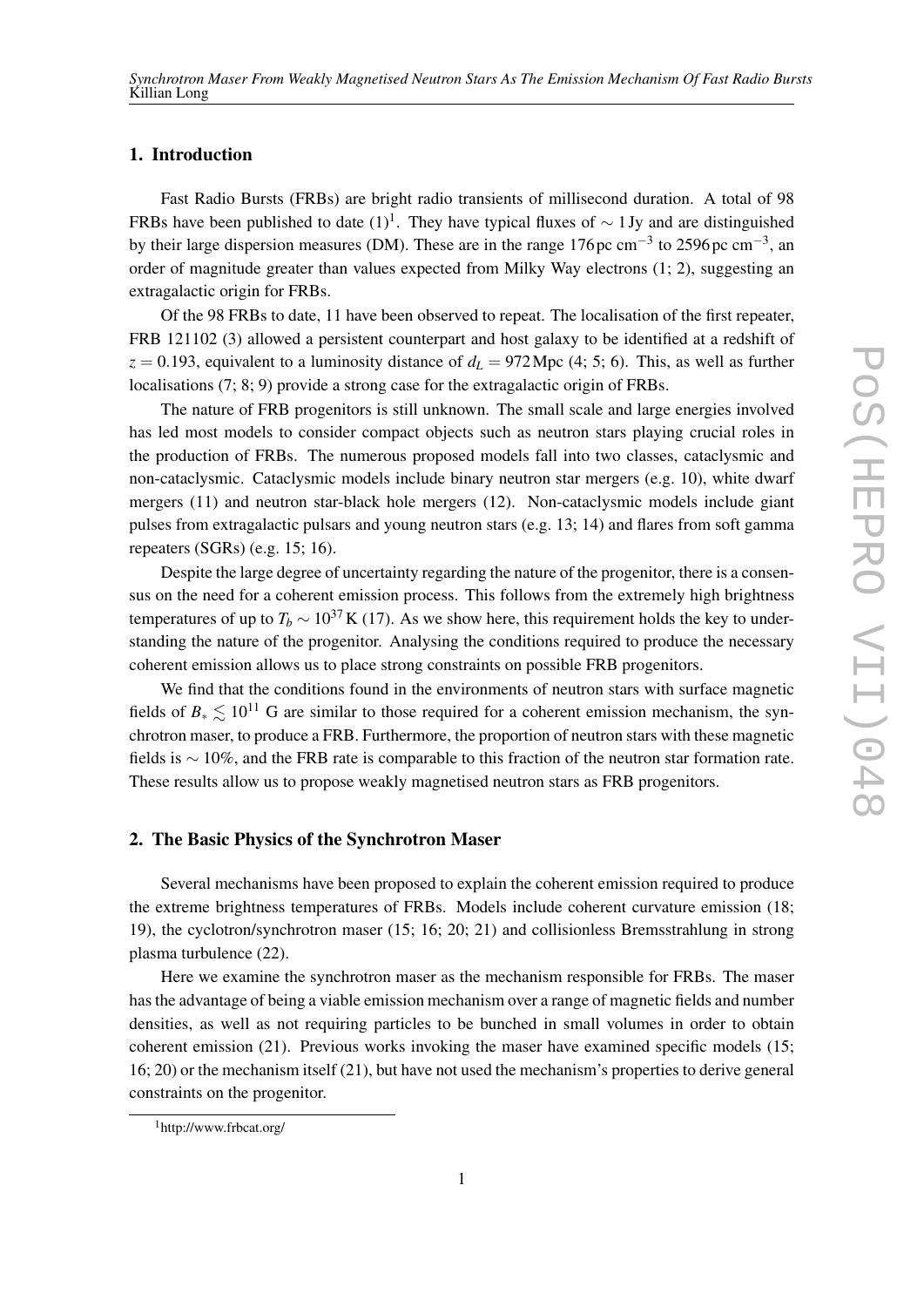Maser emission is produced due to interaction between electromagnetic waves and energetic particles in a plasma, which can result in negative absorption and stimulated emission under certain conditions (23; 24). The behaviour of the maser is determined by the form of the particle distribution and the environment where it occurs. For masing to occur, a population inversion in the electron distribution is required (23; 25).

Here we consider the maser in a weakly magnetised  $(v_p/v_B > 1)$ , relativistic, nonthermal plasma, where  $v_p$  is the plasma frequency, given by  $v_p = \sqrt{ne^2/\pi \gamma m_e}$ . Here *n* is the number density of the plasma and  $\gamma$  is the Lorentz factor of the electrons. The gyration frequency of the plasma particles,  $v_B$ , is given by  $v_B = eB/(2\pi \gamma m_e c)$ . Maser emission in these conditions has been proposed as the source of radio emission from gamma ray burst afterglows (26). In this scenario the masing emission is due to the Razin effect, a modification of the emission from a relativistic plasma with respect to the vacuum case, which can result in either suppression or, when a population inversion is present, amplification of the emitted signal (27; 28). This is due to a change in the beaming angle of the radiation when the refractive index of the plasma is less than unity (25). For this case, a relativistic plasma is required, as the Razin effect is a relativistic effect and so would not effect cyclotron emission. The emission is strongest near the Razin frequency of  $v_R * \approx v_p$  min  $\{\gamma, \sqrt{v_p/v_B}\}$  and is not important in strongly magnetised plasmas, as in this scenario the emission peaks at a frequency below the plasma frequency.

## 3. Physical and observational constraints of the allowed parameter space region that enables the production of FRBs

The physical conditions in the region where the masing takes place can be constrained using the physics of the maser and constraints from observations, allowing us to place limits on the magnetic fields and number densities where the synchrotron maser can plausibly be the emission mechanism for FRBs.

The data enable us to obtain constraints linking the size and number density of the masing region to the magnetic field of the neutron star. These constraints are obtained from: (i) the energetics of the burst and size of the masing region, (ii) the efficiency of the maser mechanism, (iii) the dispersion measure of the burst and (iv) the frequency of the signal.

We consider a cataclysmic FRB progenitor where masing takes place in a spherical shell of thickness *d*, located a distance *R* from the central object. The maser will be activated by the formation of a population inversion in the shell. The magnetic fields and short timescale ( $\leq d/c\Gamma$ ) required suggest this object is a neutron star, though the timescale for maser emission is given by the duration of the maser itself (21). Assuming a relativistic blast wave the shocked plasma has a width ∼ *R*/Γ (29), where Γ is the Lorentz factor of the blast wave. This typical width provides the first constraint, on the thickness of the shell: *d* ∼ *R*/Γ. The minimum thickness of the shell depends on the number of particles that contribute to the masing,  $N_e = E/(\eta \langle E_e \rangle)$ , and their number density,  $n_e$ . Here, *E* is the energy of the bursts (in the range  $10^{38} - 10^{40}$  erg for the repeater (4; 30)),  $\eta$  is the fraction of the electrons' energy that contributes to the maser and  $\langle E_e \rangle$  is the average energy of the masing electrons. These shocked electrons have a thermal energy of  $\gamma \approx \Gamma$ .

Constraint (ii) originates from the efficiency of the maser. For the maser to be a viable emission mechanism, the growth rate of the signal must be large enough to extract a fraction  $\eta$  of the particle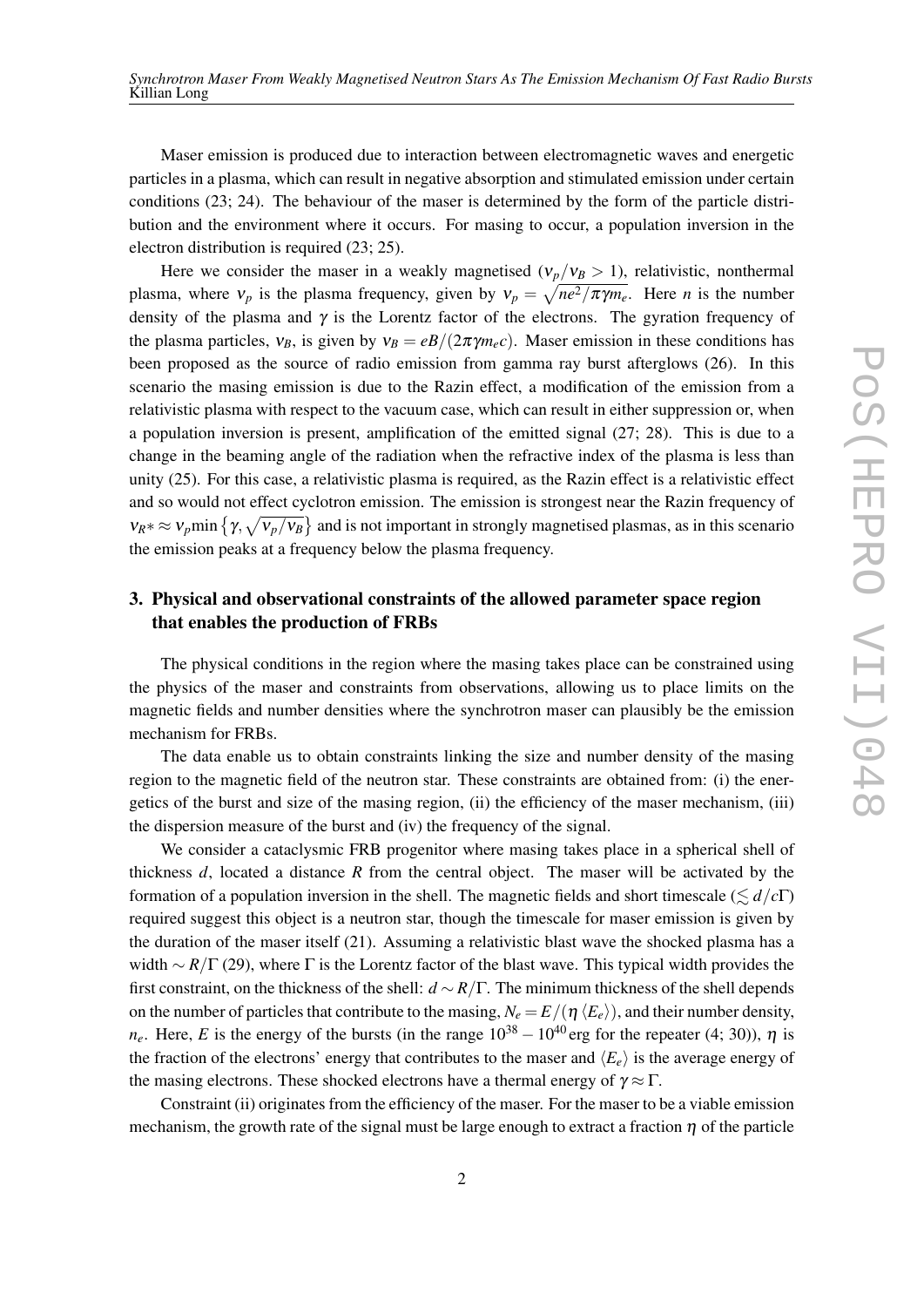<span id="page-3-0"></span>energy. The maser will be quenched when the maser reaches saturation. The efficiency of the maser mechanism in simulations of relativistic shocks was shown to be  $\eta \lesssim 10^{-1}$  (e.g. 31; 32). In the case of AKR, the efficiency is in the range  $\eta \sim 10^{-1} - 10^{-3}$  (23). The exact value, however, depends on the form of the particle distribution, which is uncertain. We therefore examine values of  $\eta$  in the range  $10^{-3} \lesssim \eta \lesssim 10^{-1}$  in this work. (33) give upper limits to the efficiency of  $\eta \lesssim 10^{-5}$ , derived from limits on the brightness temperature from induced Compton scattering. However, plasma experiments suggest that this saturation effect is not observed for high  $T_B$  (22; 34).

The growth rate, and therefore the efficiency, depends on the distribution function of the electrons. There is a wide range of possible distributions which can provide the requisite population inversion. We do not specify an exact form for the distribution as our results are unchanged provided the growth rate is large enough to extract the required energy over the width of the masing cavity.

The third constraint comes from the dispersion measure. Assuming the DM from the source is solely due to the particles in the shell, one has  $DM_{source} = DM_{shell}$ , where  $DM_{shell} = n_c d$  for a cold plasma and  $DM_{shell} = n_e d/2\gamma$  for a relativistic plasma. Here,  $n_c$  and  $n_e$  denote the cold and relativistic electrons in the shell (35). The contribution to the DM from the source region is uncertain. The total DM value also contains contributions from the Milky Way, Milky Way halo, the intergalactic medium (IGM) and the host galaxy. For FRB 121102, (4) estimate the DM due to the host galaxy as  $55 \lesssim DM_{host} \lesssim 225 \,\rm pc \, cm^{-3}$ . The contribution to this from the galaxy rather than the source region depends on the location of the FRB within the galaxy. Using these values as guidelines, the DM due to the shell is  $DM_{shell} \lesssim 225$  pc cm<sup>-3</sup>.

Constraint (iv) is derived from equating the masing frequency to the emission frequency of the bursts, which have observed frequencies of approximately ν*obs* ∼ 1.4GHz. The maser frequency is given by the Razin frequency,  $v_R$ <sup>\*</sup>, where the growth rate is at a maximum. Equating the Razin frequency to the emission frequency of  $v_{obs}/\Gamma$  and noting  $\gamma = \Gamma$  gives the magnetic field in the masing region as

$$
B_M = 1.32 \times 10^{-13} \sqrt{n_e^3 \gamma^3} \,. \tag{3.1}
$$

The range  $1 < \frac{v_p}{v_p}$  $\frac{v_p}{v_B} < \gamma^2$  delimits the range where  $v_R * = v_p \sqrt{v_p/v_B}$ . For  $v_p/v_B > \gamma^2$  the Razin frequency is  $v_R * = \gamma v_p$ . While masing emission is still possible in this regime, the allowed parameter space is restricted to a small region with low magnetic fields due to constraints from the DM, shell size and observed emission frequency. Including the neutron stars in this region will not change the statistics for our model discussed below. The range of interest can therefore be expressed in terms of the number density using equation 3.1 as

$$
\frac{2.4 \times 10^{10}}{\gamma^3} < n_e < \frac{2.4 \times 10^{10}}{\gamma} \,, \tag{3.2}
$$

This provides upper and lower limits on the number density which depend on the Lorentz factor of the electrons.

#### 4. Results

We investigate neutron star surface magnetic fields in the range  $10^7 \text{G} < B_* < 10^{15} \text{G}$ . This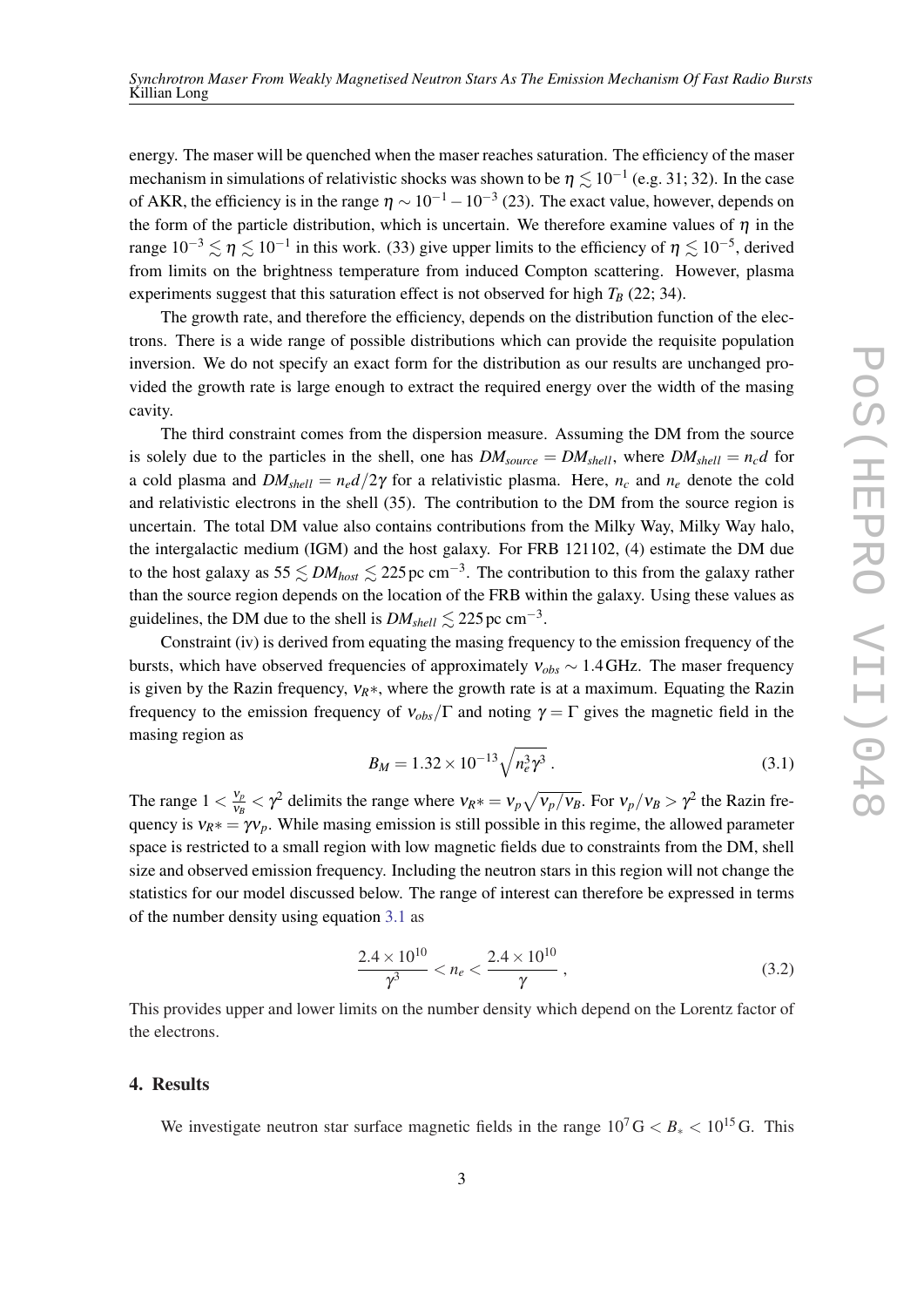encompasses the full range of surface magnetic field values for all published pulsars  $(36)^2$ . The magnetic field outside the surface was taken to be of the form  $B \propto 1/r^3$  inside the light cylinder, and  $B \propto 1/r$  outside (37). The light cylinder radius  $r_L = cP/2\pi$  is the radius at which the co-rotating speed is equal to the speed of light. Here *P* is the period of the pulsar. We also investigate the full range of number densities in the masing region.

The range of  $n_e$  is given by equation [3.2](#page-3-0). Lorentz factors of  $\gamma = 2, 5, 10, 100, 10^3$  and  $10^6$  were examined. The larger values were chosen to examine conditions similar to pulsar wind nebulae, which have Lorentz factors of up to  $\sim 10^6$  (38; 39). The allowed parameter space for  $\gamma = 10$ ,  $E = 10^{40}$  erg and  $\eta = 10^{-3}$  is shown in Figure 1 as an example. In this case, the results indicate that the allowed parameter space is restricted to low magnetic fields and  $n \sim 10^8 \text{ cm}^{-3}$ . Increasing the allowed values of the DM results in the lower limit decreasing.

The allowed surface magnetic field values depend on the Lorentz factor, number density in the masing region and the distance to the masing region, *R*. As the volume of the shell is  $V \approx$  $4\pi R^2 d$ , the distance to the masing region and the number density are related by the expression  $R \approx \left(\frac{E}{4\pi\eta mc^2 n_e}\right)$  $1/3$ . Using equation [3.1,](#page-3-0) the surface magnetic field can therefore be expressed as  $B_* \propto n_e^{7/6} \gamma^{3/2}$ . Taking into account the maximum allowed number density from equation [3.2](#page-3-0),  $n_{e,max} \propto \gamma^{-1}$ , the maximum surface magnetic field is  $B_{*,max} \propto \gamma^{1/3}$ . Thus, the allowed surface magnetic field depends only weakly on the Lorentz factor. Therefore, even for very large values of γ only low values of *B*<sup>∗</sup> are attainable.



**Figure 1:** Parameter space (shaded region) for the synchrotron maser with  $v_p/v_B > 1$ ,  $\gamma = 10$ ,  $E = 10^{40}$ erg and  $\eta = 10^{-3}$ . Solid lines show limits while the dashed lines show lines of constant radius. Values of  $B_* \lesssim 10^{10}$  G,  $n \sim 10^8$  cm<sup>-3</sup> and  $R \sim 10^{13}$  cm are preferred. For larger DM values the lower limit will decrease. Increasing the value of γ results in less restrictive DM constraints, lower allowed number densities and higher allowed neutron star surface magnetic field values.

We find that a neutron star with a surface magnetic field of  $B_* \leq 10^{10} - 10^{11}$  G is required for emission at the appropriate frequency and energy, increasing to  $B_* \lesssim 10^{12}$  G only in the extremely

<sup>2</sup>http://www.atnf.csiro.au/research/pulsar/psrcat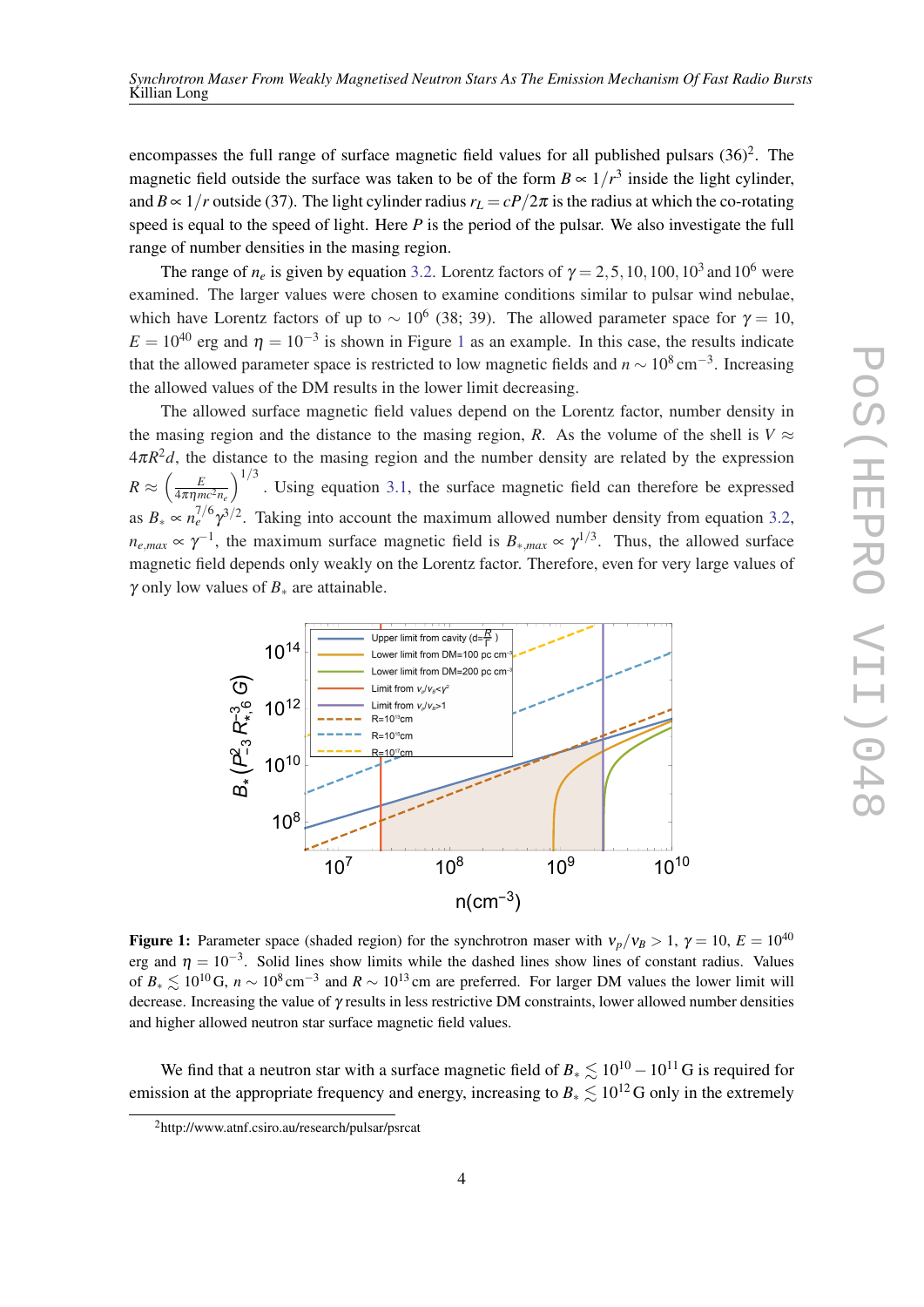relativistic  $\gamma$   $=$   $10^6$  case. Ruling out pulsars with magnetic fields greater than  $10^{11}$  G leaves approximately 14.5% of the total population (36). For FRBs with lower energy and greater efficiency, the upper limit on the magnetic field can be significantly lower at  $\sim 10^{9.5}$  G. Less than 10% of pulsars have magnetic fields lower than this value. These upper limits on *B*<sup>∗</sup> are thus very strong constraints as they rule out the majority of pulsars as being possible hosts for the synchrotron maser in the context of FRBs. The  $\sim$  15% of the known pulsar population that meet the criteria are therefore candidates to be FRB progenitors. Therefore, the FRB rate should be a similar fraction of the neutron star formation rate. The neutron star formation rate is approximated by the core-collapse supernova rate which is approximately  $\mathscr{R}_{SN} \sim (1.42 \pm 0.3) \times 10^5$  Gpc<sup>-3</sup> yr<sup>-1</sup> (40), while the rate of FRBs is approximately  $\mathcal{R}_{FRB} \sim 0.98_{-0.89}^{+1.15} \times 10^4 \text{ Gpc}^{-3} \text{ yr}^{-1}$  (2). The ratio of the two rates is  $\mathcal{R}_{FRB}/\mathcal{R}_{SN} \sim 0.07$ . This value is similar to the fraction of pulsars with surface magnetic fields of less than 10<sup>10</sup> G, which is  $\sim$  0.1.

The limits obtained from  $DM_{shell}$  also constrain our results significantly. They have a particularly marked effect in the cases with larger numbers of particles in the masing region. For the higher energy bursts the DM limits severely constrain the cases with lower Lorentz factors, while for the lower energy bursts they are only relevant for  $\Gamma = 2$ . The lower limit on  $n_e$  depends on the case under consideration. Bursts with higher energies and Lorentz factors have lower allowed number densities. The lowest density of  $\sim 1 \text{ cm}^{-3}$  was achieved for  $\gamma = 10^6$ .

#### 5. Discussion

Emission from the synchrotron maser can be circularly, elliptically or approximately linearly polarised, depending on the electron distribution function and plasma parameters (24; 26). Similarly, both circular (e.g. 41) and linear polarisation (e.g. 42) has been measured in FRB observations. However, the heterogeneous nature of FRB polarisation measurements to date makes it difficult to draw useful constraints from the data.

The density constraints obtained from the maser can be compared to the densities found in the vicinity of neutron stars. In the case of pulsar wind nebulae, densities of  $n \sim 10^{-6}$  cm<sup>-3</sup> and magnetic fields of  $B_M \sim 10^{-2} - 10^{-1}$  G are expected (15; 39; 38; 43). Neither of these values lie within the allowed parameter space for the synchrotron maser, ruling out this scenario.

In order to account for the larger density values required by our constraints, we are lead to suggest a scenario where weakly magnetised neutron stars undergo an accretion induced explosion (44). The material expelled by this explosion can then form a shell of width ∼ *R*/Γ in which a population inversion is formed, and as a result masing takes place. Accreting neutron stars in low mass X-Ray binaries (LMXBs) have typical wind densities of  $10^{13} - 10^{15}$  cm<sup>-3</sup> at radii of approximately  $10^{10}$  cm (45). While these density values are too high for the maser, our scenario considers the masing emission to occur at larger distances of  $R \sim 10^{13}$  cm. As, at constant velocity, *n* ∝ *r*<sup>-2</sup>, the particles from the accretion induced explosion could plausibly provide suitable number densities for the maser at these distances. Pulsars in binary systems with  $B_* < 10^{11}$  G have typical periods of ∼ few ms and make up ∼ 0.09 of the total population (36), comparable to the ratio of the FRB and neutron star formation rates. As a result, this scenario would require a significant fraction of low magnetic field neutron stars in binaries to undergo such an event due to the similarities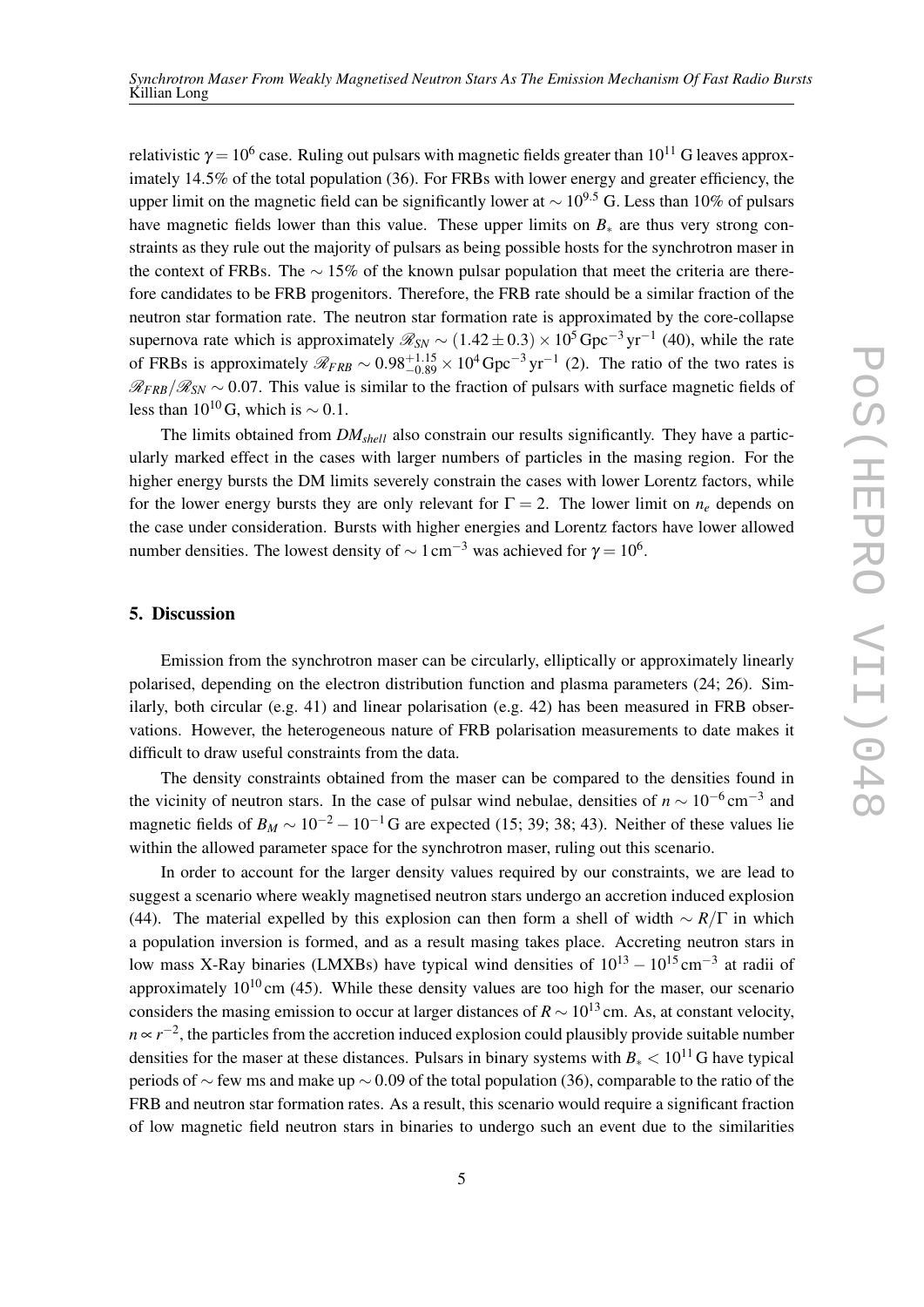between the FRB rate and the neutron star formation rate. For further detail about the model, please refer to (46).

### References

- [1] E. Petroff, E. D. Barr, A. Jameson, E. F. Keane, M. Bailes, M. Kramer et al., *FRBCAT: The Fast Radio Burst Catalogue*, *[Publ. Astron. Soc. Aust.](https://doi.org/10.1017/pasa.2016.35)* 33 (2016) e045.
- [2] D. J. Champion, E. Petroff, M. Kramer, M. J. Keith, M. Bailes, E. D. Barr et al., *Five new fast radio bursts from the HTRU high-latitude survey at Parkes: first evidence for two-component bursts*, *MNRAS* 460 [\(2016\) L30](https://doi.org/10.1093/mnrasl/slw069).
- [3] L. G. Spitler, P. Scholz, J. W. T. Hessels, S. Bogdanov, A. Brazier, F. Camilo et al., *A repeating fast radio burst*, *Nature* 531 [\(2016\) 202](https://doi.org/10.1038/nature17168).
- [4] S. P. Tendulkar, C. G. Bassa, J. M. Cordes, G. C. Bower, C. J. Law, S. Chatterjee et al., *The Host Galaxy and Redshift of the Repeating Fast Radio Burst FRB 121102*, *ApJL* 834 [\(2017\)](https://doi.org/10.3847/2041-8213/834/2/L7) [L7](https://doi.org/10.3847/2041-8213/834/2/L7).
- [5] B. Marcote, Z. Paragi, J. W. T. Hessels, A. Keimpema, H. J. van Langevelde, Y. Huang et al., *The Repeating Fast Radio Burst FRB 121102 as Seen on Milliarcsecond Angular Scales*, *ApJL* 834 [\(2017\) L8.](https://doi.org/10.3847/2041-8213/834/2/L8)
- [6] S. Chatterjee, C. J. Law, R. S. Wharton, S. Burke-Spolaor, J. W. T. Hessels, G. C. Bower et al., *A direct localization of a fast radio burst and its host*, *Nature* 541 [\(2017\) 58](https://doi.org/10.1038/nature20797).
- [7] K. W. Bannister, A. T. Deller, C. Phillips, J. P. Macquart, J. X. Prochaska, N. Tejos et al., *A single fast radio burst localized to a massive galaxy at cosmological distance*, *[Science](https://doi.org/10.1126/science.aaw5903)* 365 [\(2019\) 565](https://doi.org/10.1126/science.aaw5903) [[1906.11476](https://arxiv.org/abs/1906.11476)].
- [8] V. Ravi, M. Catha, L. D'Addario, S. G. Djorgovski, G. Hallinan, R. Hobbs et al., *A fast radio burst localised to a massive galaxy*, *arXiv e-prints* (2019) arXiv:1907.01542 [[1907.01542](https://arxiv.org/abs/1907.01542)].
- [9] J. X. Prochaska, J.-P. Macquart, M. McQuinn, S. Simha, R. M. Shannon, C. K. Day et al., *The low density and magnetization of a massive galaxy halo exposed by a fast radio burst*, *Science* 366 [\(2019\) 231](https://doi.org/10.1126/science.aay0073).
- [10] A. L. Piro, *Magnetic Interactions in Coalescing Neutron Star Binaries*, *ApJ* 755 [\(2012\) 80.](https://doi.org/10.1088/0004-637X/755/1/80)
- [11] K. Kashiyama, K. Ioka and P. Mészáros, *Cosmological Fast Radio Bursts from Binary White Dwarf Mergers*, *ApJL* 776 [\(2013\) L39.](https://doi.org/10.1088/2041-8205/776/2/L39)
- [12] C. M. F. Mingarelli, J. Levin and T. J. W. Lazio, *Fast Radio Bursts and Radio Transients from Black Hole Batteries*, *ApJL* 814 [\(2015\) L20](https://doi.org/10.1088/2041-8205/814/2/L20).
- [13] E. F. Keane, B. W. Stappers, M. Kramer and A. G. Lyne, *On the origin of a highly dispersed coherent radio burst*, *MNRAS* 425 [\(2012\) L71.](https://doi.org/10.1111/j.1745-3933.2012.01306.x)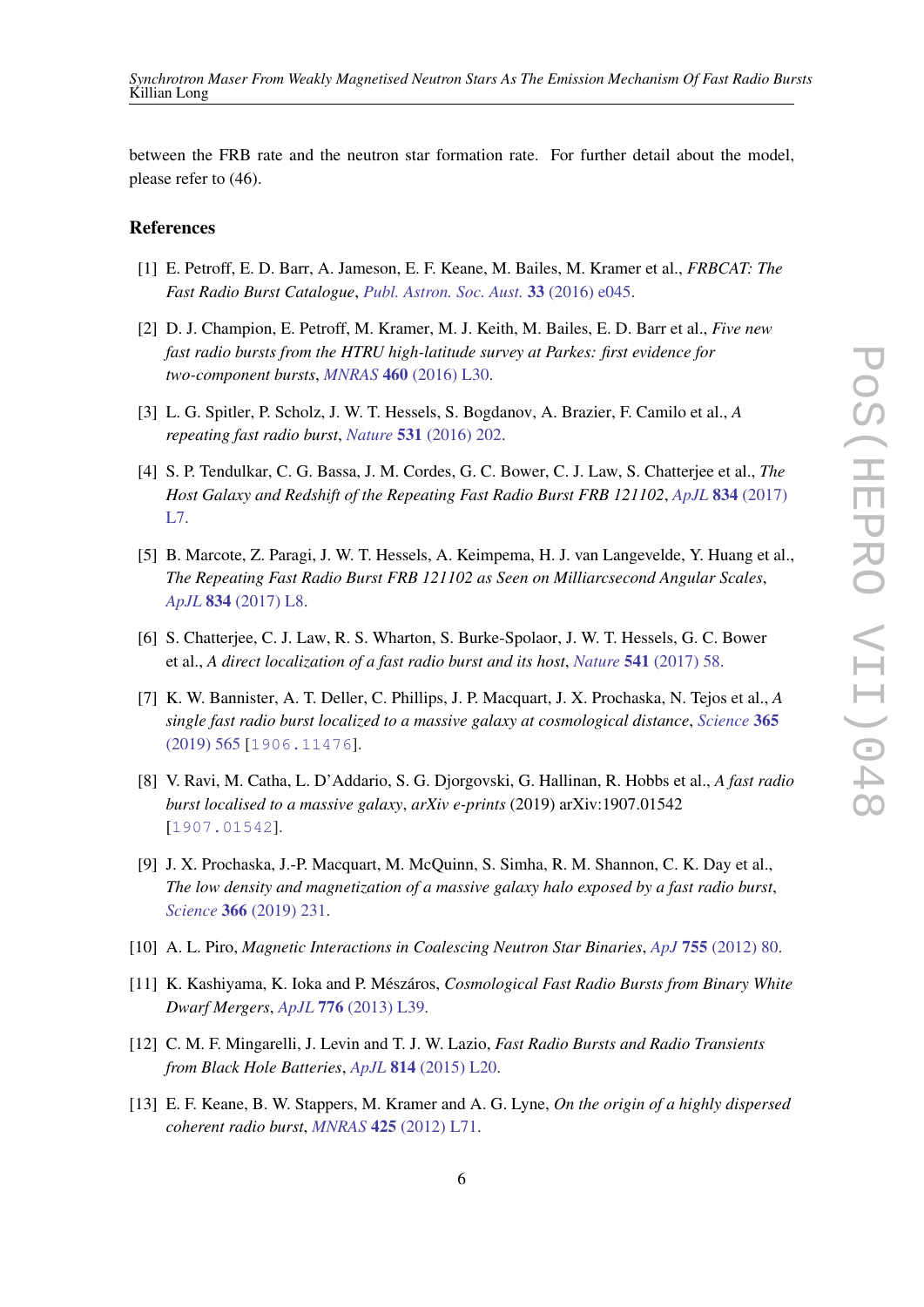- [14] J. M. Cordes and I. Wasserman, *Supergiant pulses from extragalactic neutron stars*, *[MNRAS](https://doi.org/10.1093/mnras/stv2948)* 457 [\(2016\) 232](https://doi.org/10.1093/mnras/stv2948).
- [15] Y. Lyubarsky, *A model for fast extragalactic radio bursts*, *MNRAS* 442 [\(2014\) L9.](https://doi.org/10.1093/mnrasl/slu046)
- [16] A. M. Beloborodov, *A Flaring Magnetar in FRB 121102?*, *ApJL* 843 [\(2017\) L26.](https://doi.org/10.3847/2041-8213/aa78f3)
- [17] J. I. Katz, *Fast radio bursts A brief review: Some questions, fewer answers*, *[Mod. Phys. Lett](https://doi.org/10.1142/S0217732316300135) A* 31 [\(2016\) 1630013.](https://doi.org/10.1142/S0217732316300135)
- [18] P. Kumar, W. Lu and M. Bhattacharya, *Fast radio burst source properties and curvature radiation model*, *MNRAS* 468 [\(2017\) 2726.](https://doi.org/10.1093/mnras/stx665)
- [19] G. Ghisellini and N. Locatelli, *Coherent curvature radiation and Fast Radio Bursts*, .
- [20] E. Waxman, *On the Origin of Fast Radio Bursts (FRBs)*, *ApJ* 842 [\(2017\) 34.](https://doi.org/10.3847/1538-4357/aa713e)
- [21] G. Ghisellini, *Synchrotron masers and fast radio bursts*, *MNRAS* 465 [\(2017\) L30.](https://doi.org/10.1093/mnrasl/slw202)
- [22] G. E. Romero, M. V. del Valle and F. L. Vieyro, *Mechanism for fast radio bursts*, *[PRD](https://doi.org/10.1103/PhysRevD.93.023001)* 93 [\(2016\) 023001](https://doi.org/10.1103/PhysRevD.93.023001).
- [23] C. S. Wu, *Kinetic cyclotron and synchrotron maser instabilities Radio emission processes by direct amplification of radiation*, *[Space Sci. Rev.](https://doi.org/10.1007/BF00190653)* 41 (1985) 215.
- [24] R. A. Treumann, *The electron-cyclotron maser for astrophysical application*, *[Astron.](https://doi.org/10.1007/s00159-006-0001-y) [Astrophys. Rev.](https://doi.org/10.1007/s00159-006-0001-y)* 13 (2006) 229.
- [25] G. B. Rybicki and A. P. Lightman, *Radiative processes in astrophysics*. 1979.
- [26] A. Sagiv and E. Waxman, *Collective Processes in Relativistic Plasma and Their Implications for Gamma-Ray Burst Afterglows*, *ApJ* 574 [\(2002\) 861.](https://doi.org/10.1086/340948)
- [27] R. McCray, *Possibility of Maser Action in Cosmic Radio Sources*, *Science* 154 [\(1966\) 1320.](https://doi.org/10.1126/science.154.3754.1320)
- [28] V. V. Zheleznyakov, *A Coherent Synchrotron Mechanism for Radio Emission from Cosmic Sources.*, *Sov. Ast.* 11 (1967) 33.
- [29] R. D. Blandford and C. F. McKee, *Fluid dynamics of relativistic blast waves*, *[Physics of](https://doi.org/10.1063/1.861619) Fluids* 19 [\(1976\) 1130.](https://doi.org/10.1063/1.861619)
- [30] C. J. Law, M. W. Abruzzo, C. G. Bassa, G. C. Bower, S. Burke-Spolaor, B. J. Butler et al., *A Multi-telescope Campaign on FRB 121102: Implications for the FRB Population*, *[ApJ](https://doi.org/10.3847/1538-4357/aa9700)* 850 [\(2017\) 76.](https://doi.org/10.3847/1538-4357/aa9700)
- [31] Y. A. Gallant, M. Hoshino, A. B. Langdon, J. Arons and C. E. Max, *Relativistic, perpendicular shocks in electron-positron plasmas*, *ApJ* 391 [\(1992\) 73](https://doi.org/10.1086/171326).
- [32] L. Sironi and A. Spitkovsky, *Particle Acceleration in Relativistic Magnetized Collisionless Pair Shocks: Dependence of Shock Acceleration on Magnetic Obliquity*, *ApJ* 698 [\(2009\)](https://doi.org/10.1088/0004-637X/698/2/1523) [1523.](https://doi.org/10.1088/0004-637X/698/2/1523)